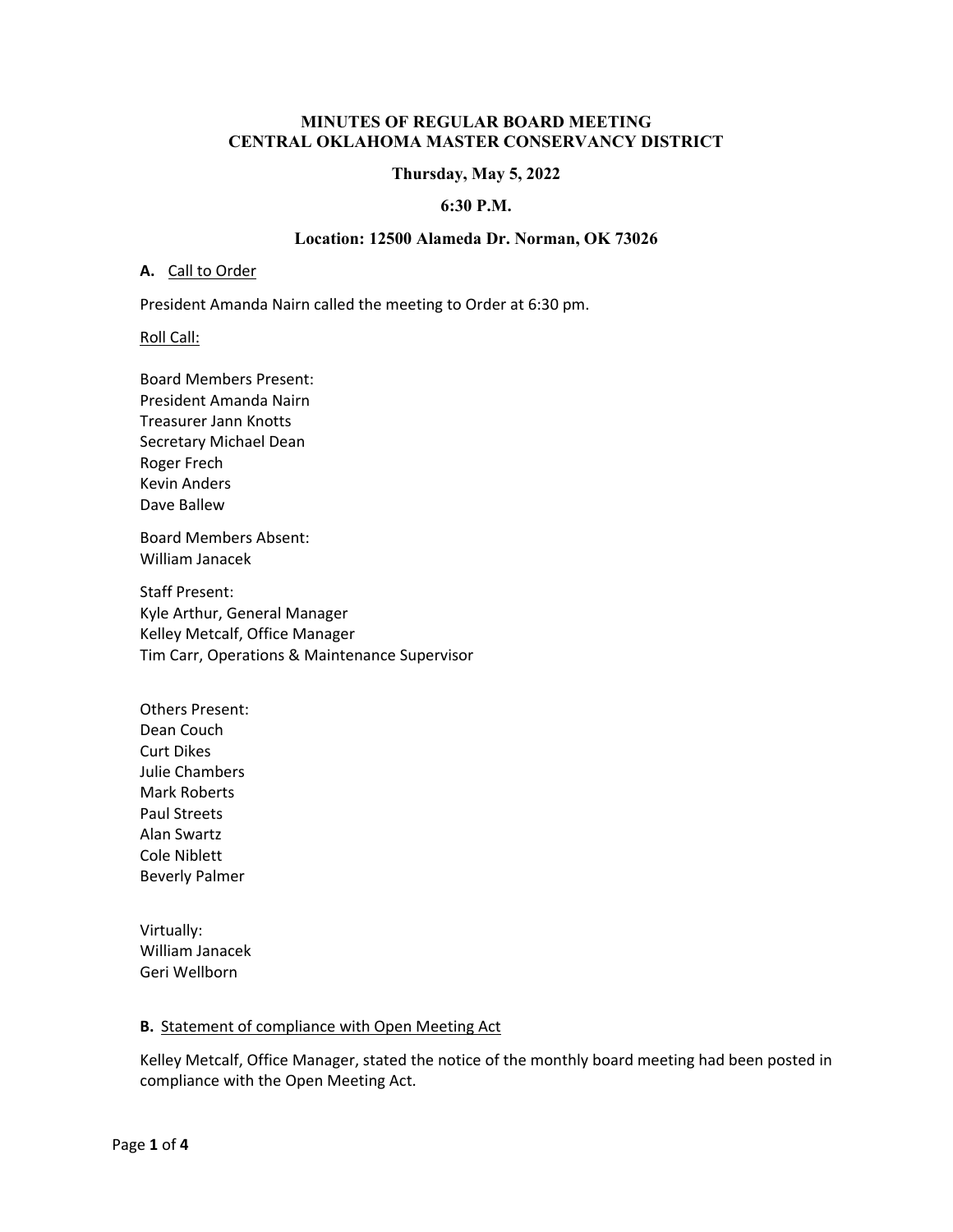# **C.** Administrative

## **C.1.** Presentation by OWRB regarding 2021 water quality monitoring and other ongoing studies

Please see the presentation titled "Lake Thunderbird 2021 Water Quality" and document titled "2021 Final Report" in the packet.

Mr. Dikes made a presentation regarding the written report of the OWRB's evaluation of Lake Thunderbird Water Quality 2021. He thanked the Board for their continued support of annual monitoring at the lake.

Curt presented monitoring results on chlorophyll‐a, phosphorus, nitrogen, and attainment of Water Quality Standards (WQS). He noted that in the years between 2016 and 2019, developed land cover increased by 3.95%. He also suggested removing any depiction of lake Stanley Draper from watershed maps since it is simply a terminal storage facility and does not discharge. Mr. Dikes noted that precipitation was 13 inches below average during 2021.

Chlorophyll‐a increased overall during the year and the lake‐wide average is more than 3x the sensitive water supply criterion of 10 micrograms/liter. Phosphorus levels continued to be high, but consistent with recent previous years. Total Nitrogen has continued to increase over past years. Turbidity showed a slight improvement over 2020, but the 10‐year average is still above the WQS. Dissolved oxygen (DO) fully met the surface criteria but did not meeting the volumetric criteria.

In regard to next steps, Mr. Dikes discussed meeting with stakeholders to do a deeper dive into the results. Stakeholders will include cities using the lake for raw water, those party to the TMDL and other relevant watershed groups. Additionally, he mentioned utilizing the monitoring data and efforts to help inform the turnpike planning efforts.

**D.** Action: PURSUANT TO 82 OKLA. STAUTES, SECTION 541 (D) (10), THE BOARD OF DIRECTORS SHALL PERFORM OFFICIAL ACTIONS BY RESOLUTION AND ALL OFFICIAL ACTIONS INCLUDING FINAL PASSAGE AND ENACTMENT OF ALL RESOLUTIONS MUST BE APPROVED BY A MAJORITY OF THE BOARD OF DIRECTORS PRESENT, A QUORUM BEING PRESENT, AT A REGULAR OR SPECIAL MEETING. THE FOLLOWING ITEMS MAY BE DISCUSSED, CONSIDERED AND APPROVED, DISAPPROVED, AMENDED, TABLED OR OTHER ACTION TAKEN:

# **D.2.** Minutes of the regular board meeting held on Thursday, April 7, 2022, and corresponding Resolution

The minutes were reviewed and finding those in good order as presented, Michael Dean made a motion seconded by Kevin Anders to approve the Resolution.

Roll call vote: President Amanda Nairn Yes Treasurer Jann Knotts Abstain Secretary Michael Dean Yes Member William Janacek Absent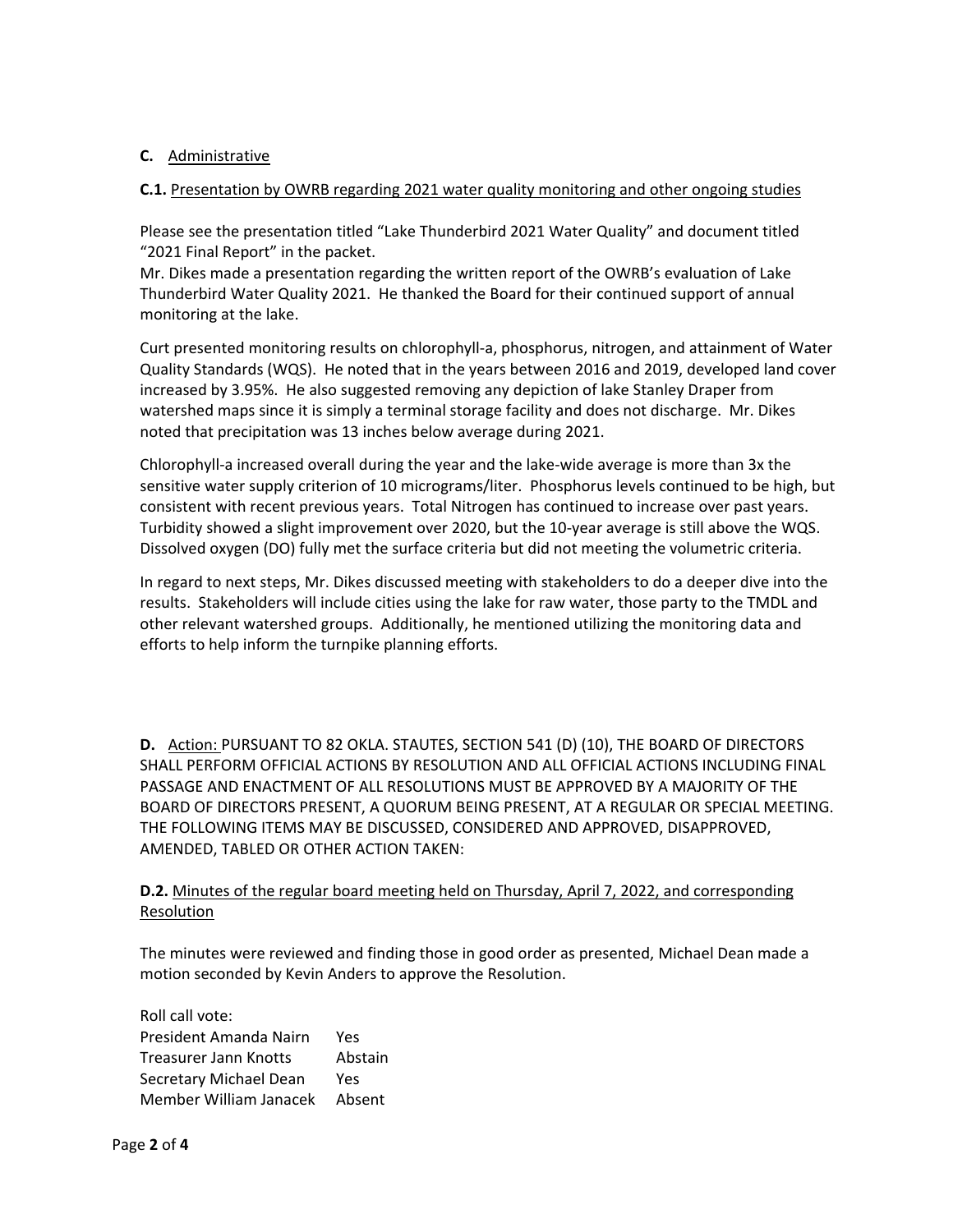Member Roger Frech Yes Member Kevin Anders Yes Member Dave Ballew Yes

Motion Passed

#### **D.3.** Financial statements for operating accounts for March 2022, and corresponding Resolution

Finding the financial statements in good order otherwise as presented, Jann Knotts made a motion seconded by Michael Dean to approve the Resolution.

| Roll call vote:        |        |
|------------------------|--------|
| President Amanda Nairn | Yes    |
| Treasurer Jann Knotts  | Yes    |
| Secretary Michael Dean | Yes    |
| Member William Janacek | Absent |
|                        |        |
| Member Roger Frech     | Yes    |
| Member Kevin Anders    | Yes    |

Motion Passed

**E.** Discussion

## **E.4.** Legal Counsel's Report

| Apr. 7, 2022  | Attend monthly meeting of board of directors at COMCD offices                                                                                   |
|---------------|-------------------------------------------------------------------------------------------------------------------------------------------------|
| Apr. 13, 2022 | Print out Dave Ballew's signed oath of office and communication with Kelley                                                                     |
|               | Metcalf about filing same in Cleveland County District Court before next<br>monthly meeting                                                     |
| Apr. 18, 2022 | Final preparation of application for term permit for filing with Oklahoma Water                                                                 |
|               | Resources Board and drawing check for filing fee                                                                                                |
| Apr. 19, 2022 | Meeting with Oklahoma Water Resources Board staff to review and discuss<br>application for term permit by COMCD after obtaining temporary water |
|               | contract from U.S. Bureau of Reclamation and confirm need to submit other<br>documents                                                          |
| Apr. 28, 2022 | Prepare Legal Counsel report for May 5 monthly meeting                                                                                          |

## **E.5.** General Manager's Report

Please see document titled "Manager's Report" in the packet.

**E.6.** New business (any matter not known prior to the meeting, and which could not have been reasonably foreseen prior to the posting of the agenda

Ms. Nairn gave an update regarding an OTA meeting that she and Mr. Arthur attended on Tuesday,